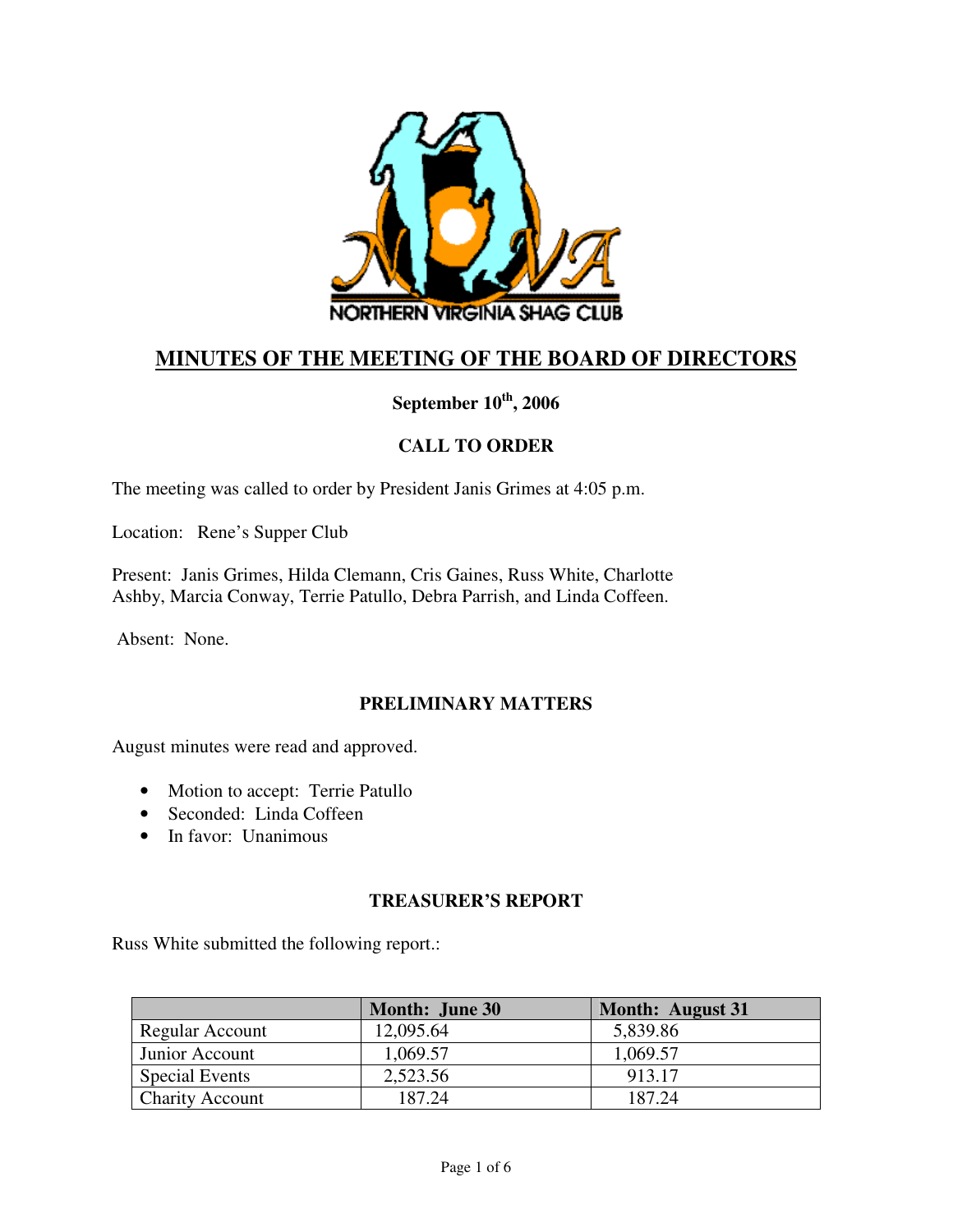| <b>Total</b><br>. .<br>v.v i<br>__ | $\sim$<br>$70^{\circ}$<br>$\overline{\phantom{a}}$<br>≛∠<br>$\sim$ |
|------------------------------------|--------------------------------------------------------------------|
|------------------------------------|--------------------------------------------------------------------|

- Motion to accept: Debra Parrish
- Seconded: Cris Gaines
- In favor: Unanimous

#### **COMMITTEE REPORTS**

#### **Dance Committee:** David Rodgers, Chair Janis Grimes, Liaison

David Rodgers reported on Wednesday, August 16, Russ White was given \$180.00. This money was from the sale of instructional DVDs.

Bob Lutz has been asked to order 25 additional instructional DVDs to be sold.

On Wednesday, September 13, our dance instructors will begin teaching lessons according to the revised dance instruction program. Three lessons will be taught each Wednesday night. Information about the revised dance instruction program will be in the September Shag Rag.

\$111.64 was paid to Kinko's for printing new dance instructors' manual. The ninth edition of our instructor's manuals will be distributed to all NVSC dance instructors before September.

All twenty six dance instructors plan to attend the training workshop to be taught by Craig and Heather Jennings at the Falls Church VFW on October 1.

Janis Grimes reported on August 11, an email from promoters at Glen Echo was sent to the Metropolitan DC Dance Community soliciting proposals to increase the dance styles featured at Glen Echo. The Park currently hosts Contra and Square Dance, Waltz, Swing, Salsa, Blues, Cajan/Zydeco, International, Ballroom and family dances. They are interested in continuing and expanding the current dances presented as well as adding new styles.

Janis forwarded the memo to the Board,and to David Rodgers and Joan McKinney, as leaders of the Dance Committee, for comments and suggestions as to how the club could use this venue to promote the SHAG and NVSC in this area. Both David and Joan took time to read and analyze the proposal, and sent lengthy responses. Neither was in favor of pursuing this venue, as the promoters had given a short response time requirement for proposals for next year.

Janis contacted the promoters and suggested joining with a swing event at Glen Echo to showcase the shag and raise the profile of our club to the local dance community. This idea was met with enthusiasm and accepted. Janis and Steve Booth were invited to perform an exhibition of the shag on September  $10^{th}$  at a Sunday Blues workshop/dance in the Spanish Ballroom at Glen Echo Park. Note: Due to a leg injury, Janis was unable to dance, but at the last minute Vaughn Royal and Cathy Metcalf agreed to perform, and saved the day. Steve Booth also danced an exhibition with Cathy for the group. These performances brought Carolina Shag and the existence of our club before a new audience of dancers at Glen Echo.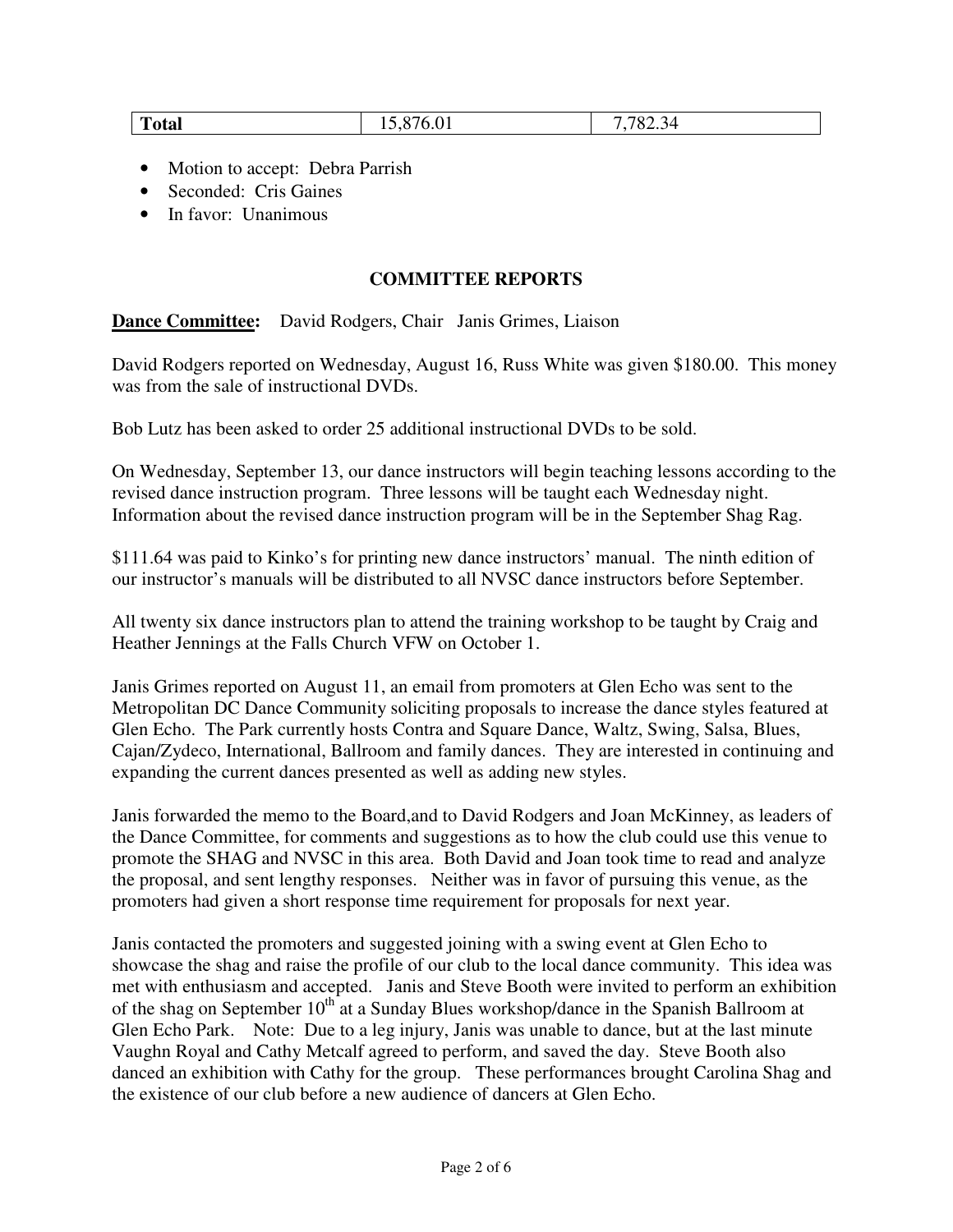### **NVSC Video Notebook Sales:**

| Video Notebooks (VHS & DVD) purchased by NVSC     |  |
|---------------------------------------------------|--|
| \$ Paid by NVSC for Video Notebooks               |  |
| Video Notebooks sold or given away as door prizes |  |
| \$ Turned into NVSC treasurer                     |  |
| \$ On hand to be turned into NVSC treasurer       |  |
| \$ Value of current inventory when sold           |  |

### **Juniors:** Terrie Patullo, Chair

#### **National Shag Dance Championships Ad for John Tyson and Kari Jones – National Shag Dance team.**

Kari is required to raise \$900**.**00to cover her National Team expenses….John Tyson must raise a separate \$900.00., as well as Brenner Goree.

A half-page ad costs \$125.00, and a full page is \$250.00. The board decided to contribute two full page ads. One ad for Kari Jones and one for John Tyson.

- Motion to accept: Marcia Conway
- Seconded: Terrie Patullo
- In favor: Unanimous

**Social Committee:** (Russ White, Terrie Patullo, Debra Parrish, Cris Gaines, Linda Coffeen co chairs) No report.

### **Charity Fundraising:** Marcia Conway, Chair

Marcia Conway sold eighteen \$10.00 tickets for the SOS raffle on Fun Monday. The check has been mailed. The club can also sell copies of "Shagging in the Carolinas," by Fessa John Hook to raise money. Bo Bryan author of "Shag, the dance legend," has decided that the clubs should keep the books and instead of auctioning off on eBay, each club should determine the best way to sell their book. This can be done through club events, fundraisers, auction, etc. If someone bought the book for \$100.00 then \$30.00 will go to Bo Bryan and the remaining money will go to the Phil Sawyer Scholarship Fund. The check is to be made out to the SOS Charitable Foundation, and mailed to Allen Henry, ACSC Treasurer, 3849 Habersham Forest Drive, Jacksonville, Florida 32223 ashags@bellsouth.net

Note: Marcia Conway suggested a silent auction to be held at the October dance.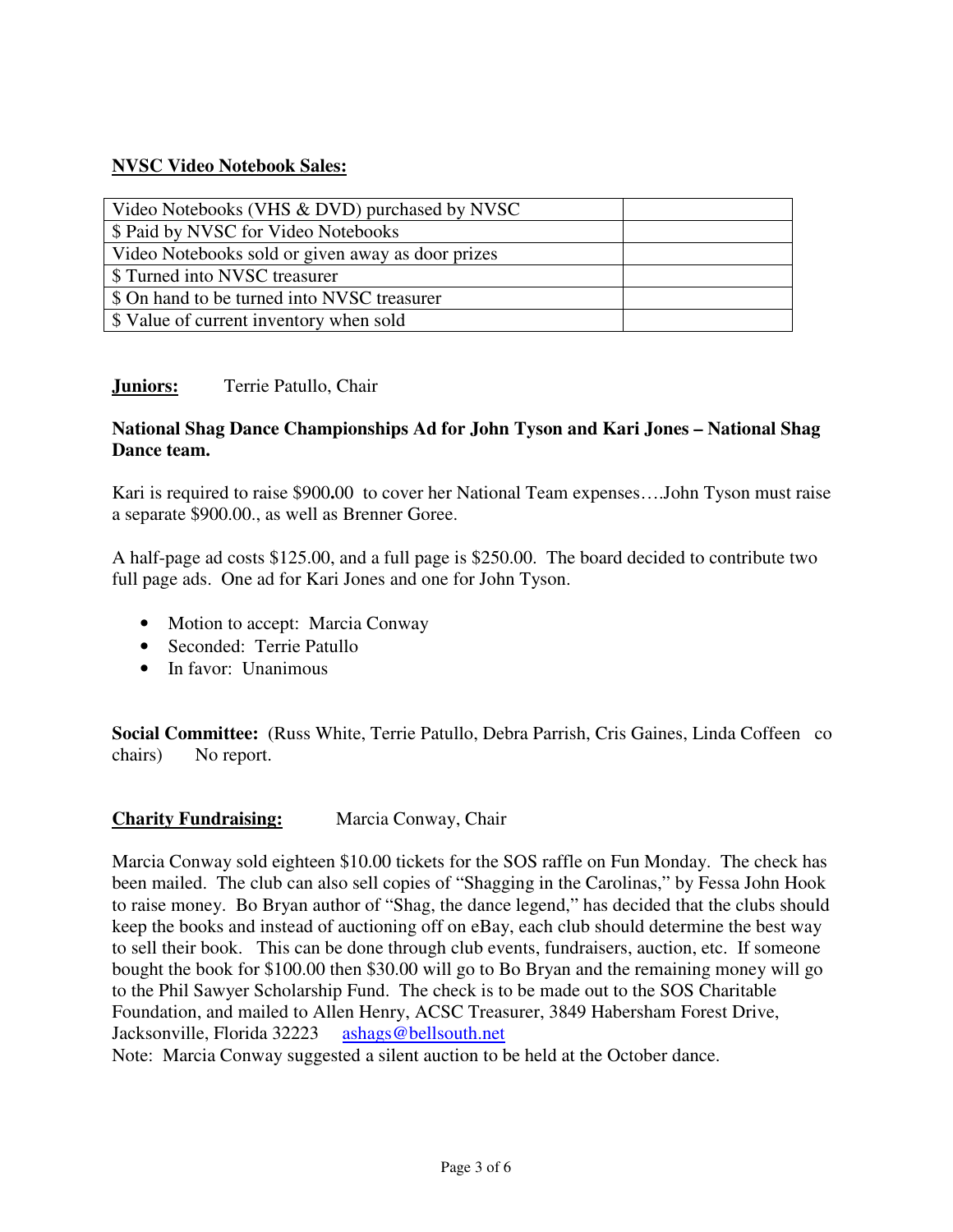#### **Public Relations:** Michael Brown, Chair Janis Grimes, Liaison

There have been two recent articles in the Washington Post Magazine concerning local dance events. Janis Grimes contacted the author, Christine Ianzito, at partyanimal@washpost.com, inviting the author to check out our club at Rene's on Wednesday nights. There has been no response so far.

**Communications:** Janis Grimes, Chair Newsletter Liz Kestler, Gary Salpini, Co-chairs No report.

**Membership:** Hilda Clemann Total members:  $325$  as of September  $10^{th}$ .

#### **2006 Capital Shag Classic:** Larry Boyer, Linda Coffeen, Co-Chairs

Larry Boyer reported that final bills were in for the Classic and it appears that this year's Classic only cost the club \$475.00, a very welcome improvement over past years.

**Music:** Linda Coffeen, chair

September  $10^{th}$  deejay – Jim Rose September  $20^{th}$  deejay – Buddy Martin

**Website:** Janis Grimes, chair

Rene's flyer updated to reflect change in cover charge to \$6.00.

#### **Calendar of Upcoming Events**

- **September 15 24 SOS Fall Migration, NMB.**
- **Tuesday, Sept 19th NVSC Free Pour at Fat Harold's in NMB.**
- **October 6-7 CSA contest in Raleigh, NC.**
- **Between October 25 and November 25 a general membership meeting to be held with a slate of nominees for the 2007 board to be presented.**
- **October 21 POSSIBLE workshop/dance? (with Gene and Nancy Pope)**
- **October 27-28 CSA contest, including Juniors Hamlet, NC.**
- **October 27 -29 Virginia Beach Bash (www.vbshagclub.com)**
- **October 28 Richmond Halloween Party with Joann Johnson (info at www.RichmondShagClub.com)**
- **November 3-4 CSA contest, Atlantic Beach, NC.**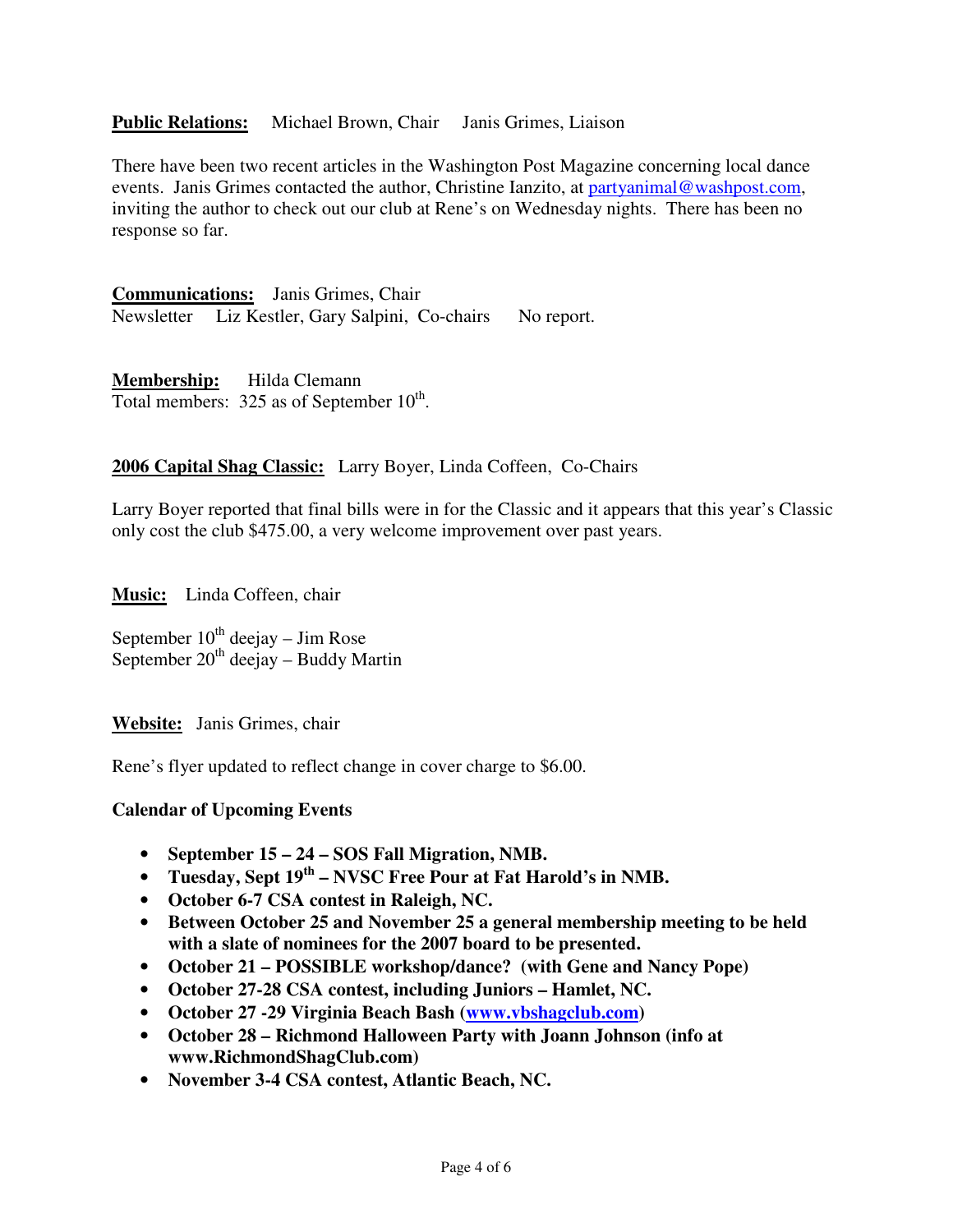• **Holiday Party, Saturday, December 16th . .. Location has been changed to Ft Myer Community Center.**

## **OLD BUSINESS**

Tom Brett offered to reserve Ft. Myer Community Center for our Holiday Party. There were several dates available. We decided on Saturday, December  $16<sup>th</sup>$ .

Cost: \$450.00 for the first 3 hours, + \$40.00 for each added hour; + \$50.00 for kitchen use. As you know, we can bring our own food. They have changed their policy on alcohol and we are required to buy from them. Beer and wine can come from the base bowling alley (next door) and we can get a refund on any that is unused. A deposit of \$100 is required. Tom will reserve the center and put up the deposit.

- Motion to hold the holiday party at Fort Myer on Dec. 16: Charlotte Ashby
- Seconded: Linda Coffeen
- In favor: Unanimous

### **NEW BUSINESS**

- Terrie Patullo and Hilda Clemann are to serve on the Election Committee.
- Holiday Party free of charge to members as in the past, or \$5.00 cover charge to offset increased expense? This discussion was tabled.
- The theme for the 2007 SOS parade is "Baker's Dozen."
- The October 2nd board meeting will be at Hilda Clemann's home
- Charlotte Ashby suggested the club's application be changed to include a statement mentioning that we are a volunteer club and need all members to "volunteer," in whatever capacity they are comfortable or have expertise in. Tabled for further discussion.
- There was discussion about a suggestion to change the name of the club's SOS party from "Free Pour," to "Northern Virginia Shag Club Party**."** We discussed charging non-members \$5.00 to attend, and they would buy drinks from the cash bar. Nonmembers would pay \$5.00 to attend, and would buy their drinks from the bar. We also discussed possibly giving each member two tickets when they came in that would go toward buying two drinks, sodas, wines, beers, etc. After that, members would pay for their drinks at the cash bar.
- Motion to change SOS party name from "Free Pour" to NVSC party: Charlotte Ashby
- Seconded: Linda Coffeen
- In favor: Unanimous